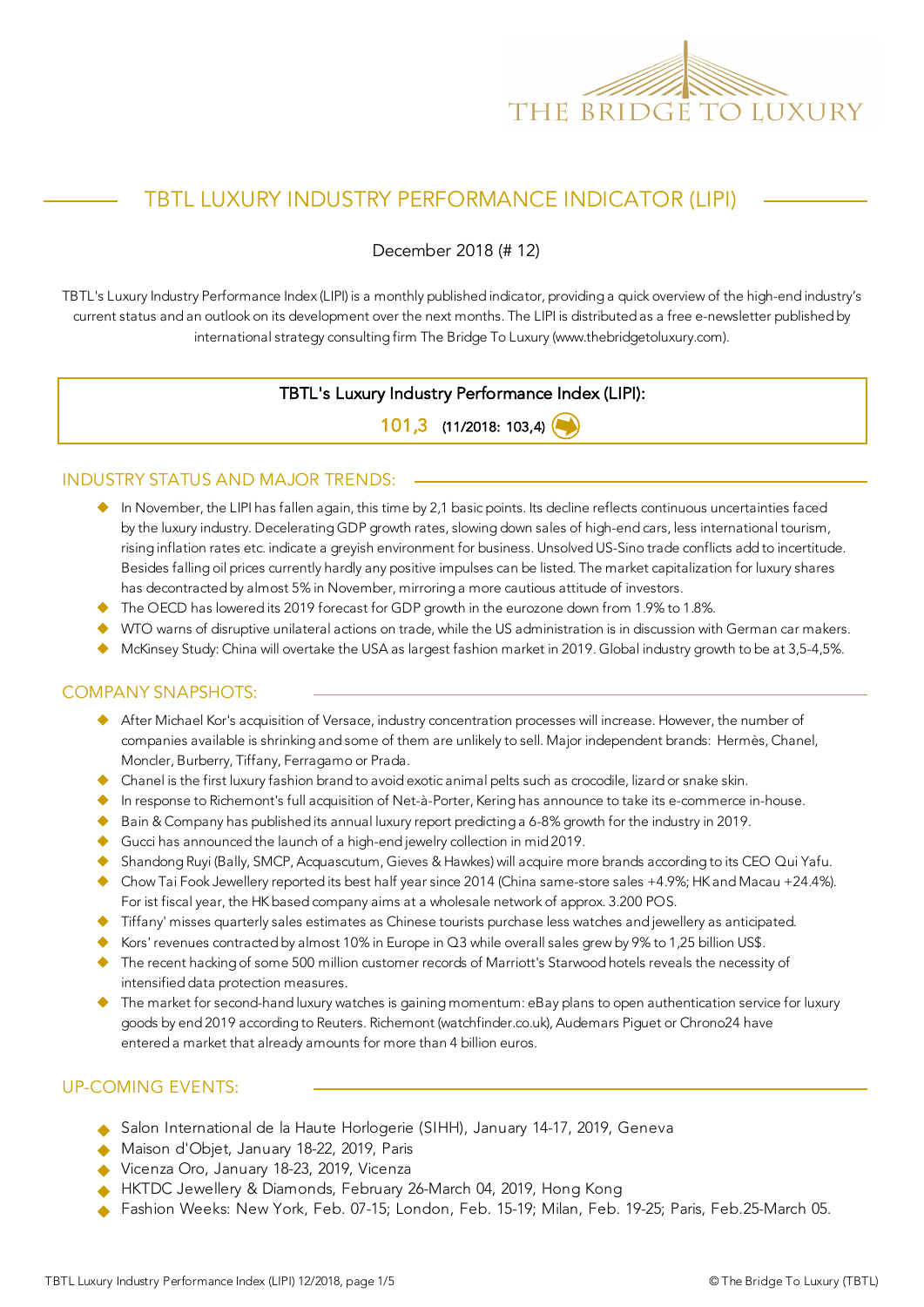

## (A) Development share prices in the luxury industry (in %)

| Company                 | YoY      | 5Y-o-5Y  | <b>CAGR 5Y</b> | Category             |
|-------------------------|----------|----------|----------------|----------------------|
| Hermès                  | 7,9%     | 85,9%    | 13,2%          | Luxury group         |
| Kering                  | 10,8%    | 153,0%   | 20,4%          | Luxury group         |
| <b>LVMH</b>             | 3,3%     | 102,0%   | 15,1%          | Luxury group         |
| Chow Tai Fook           | $-19,5%$ | $-33,4%$ | $-7,8%$        | Watches & Jewelry    |
| Citychamp               | $-10,8%$ | 130,6%   | 18,2%          | Watches & Jewelry    |
| Hengdeli                | $-21,8%$ | $-73,5%$ | $-23,3%$       | Watches & Jewelry    |
| Lao Feng Xiang          | $-5,0%$  | 36,4%    | 6,4%           | Watches & Jewelry    |
| Movado                  | 28,2%    | $-17,3%$ | $-3,7%$        | Watches & Jewelry    |
| Richemont               | $-23,4%$ | $-29,5%$ | $-6,8%$        | Watches & Jewelry    |
| Swatch Group            | $-17,1%$ | $-49,9%$ | $-12,9%$       | Watches & Jewelry    |
| Tiffany                 | $-3,7%$  | 2,1%     | 0,4%           | Watches & Jewelry    |
| Hugo Boss               | $-11,7%$ | $-38,3%$ | $-9,2%$        | Fashion              |
| Burberry                | 3,6%     | 16,4%    | 3,1%           | Fashion              |
| Brunello Cucinelli      | 12,2%    | 16,1%    | 3,0%           | Fashion              |
| Ferragamo               | $-9,8%$  | $-29,2%$ | $-6,7%$        | Fashion              |
| Michael Kors            | $-25,1%$ | $-46,4%$ | $-11,7%$       | Fashion              |
| Ralph Lauren            | 17,1%    | $-36,4%$ | $-8,7%$        | Fashion              |
| Moncler                 | 25,0%    |          | $ -$           | Fashion              |
| Mulberry                | $-61,9%$ | $-62,7%$ | $-17,9%$       | Fashion              |
| Prada                   | 2,1%     | $-63,7%$ | $-18,4%$       | Fashion              |
| Tapestry (Coach)        | $-6,6%$  | $-32,8%$ | $-7,6%$        | Fashion              |
| Tod's                   | $-25,1%$ | $-66,3%$ | $-19,6%$       | Fashion              |
| Estée Lauder            | 14,3%    | 90,3%    | 13,7%          | Skin care            |
| Shiseido                | 32,0%    | 312,3%   | 32,8%          | Skin care            |
| <b>BMW</b>              | $-14,7%$ | $-14,6%$ | $-3,1%$        | Cars                 |
| Ferrari                 | 5,9%     |          | $ -$           | Cars                 |
| Porsche                 | $-19,5%$ | $-24,5%$ | $-5,5%$        | Cars                 |
| Marriott                | $-9,4%$  | 144,6%   | 19,6%          | Travel               |
| Norweg. Cruises         | $-5,2%$  | 50,5%    | 8,5%           | Travel               |
| Luxottica               | 5,3%     | 31,9%    | 5,7%           | Eyewear              |
| Safilo                  | $-68,6%$ | $-92,4%$ | $-40,3%$       | Eyewear              |
| Sotheby's               | $-22,4%$ | $-14,6%$ | $-3,1%$        | Auctions             |
| S&P Global Luxury Index | $-5,8%$  | 8,7%     | 1,7%           | Index (80 companies) |

Sources: Reuters (monthly average), S&P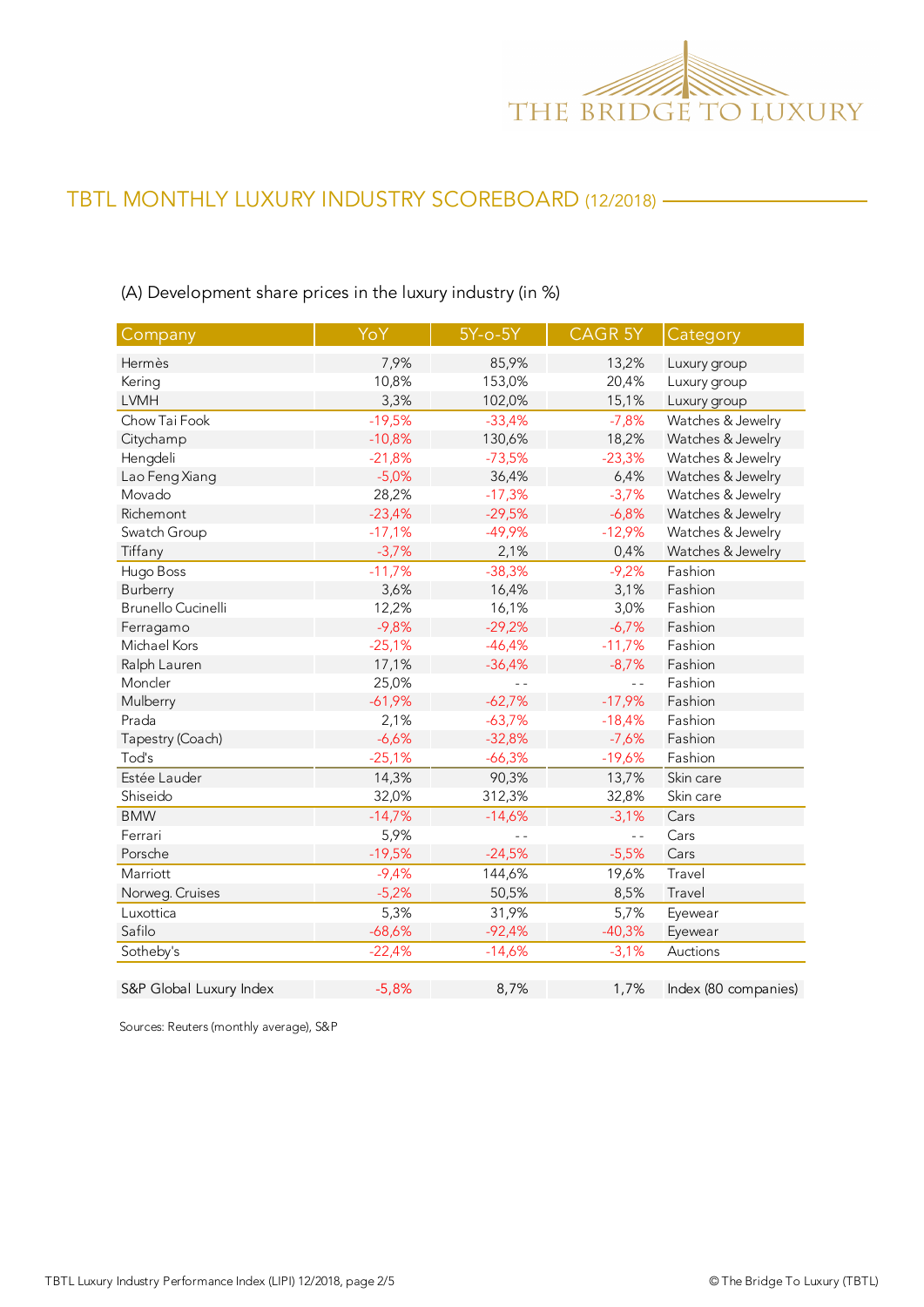

#### (B) Development selective industry indexes

(B1) Luxury cars: Quarterly growth rates (units sold in %) Q3 2018

| Company            | roll. 4 Qs | $5Y$ -o- $5Y$ | <b>CAGR 5Y</b> |
|--------------------|------------|---------------|----------------|
| Mercedes-Benz Cars | $-0.9%$    | 40,0%         | 7,0%           |
| <b>BMW</b>         | 2,7%       | 19,9%         | 3,7%           |
| Rolls-Royce        | $-1,4%$    | $-12,2%$      | $-2,6%$        |
| Audi               | 3,6%       | 12,5%         | 2,4%           |
| Bentley            | $-12,9%$   | $-9,5%$       | $-2,0%$        |
| Lamborghini        | 26,1%      | 121,6%        | 17,3%          |
| Porsche            | 4,8%       | 44,4%         | 7,6%           |
| Bugatti            | 92,9%      | 39,7%         | 6,9%           |
| Ferrari            | 6,6%       | 27,9%         | 5,0%           |
| All                | 1,6%       | 24,7%         | 4,5%           |

Source: company reports

#### (B2) Swiss watch exports growth rates (value in %)

| <b>Price Category</b>           | roll. 12 M | $5Y$ -o- $5Y$ | <b>CAGR 5Y</b> |
|---------------------------------|------------|---------------|----------------|
| Export value 0-200 CHF/unit     | $-4,4%$    | $-23.0\%$     | $-5.1%$        |
| Export value 201-500 CHF/unit   | 1.4%       | $-14.0%$      | $-3,0%$        |
| Export value 501-3.000 CHF/unit | 9,2%       | 2.8%          | 0,6%           |
| Export value > 3.000 CHF/unit   | 7.1%       | $-5.8%$       | $-1.2%$        |
| A                               | 6.6%       | $-5.7%$       | $-1.2%$        |

Source: Swiss Watch Federation

#### (B3) Current production of superyachts

| number of superyachts | ור |  |
|-----------------------|----|--|

Source: Global Order Book, 2018, Boat International Media

#### (B4) Precious metals and diamonds (growth in %)

| Metal    | YoY      | 5 Years  | <b>CAGR 5Y</b> |
|----------|----------|----------|----------------|
| Gold     | $-6.9%$  | $-9.9%$  | $-2.1%$        |
| Silver   | $-16,1%$ | $-33,8%$ | $-7,9%$        |
| Diamonds | 3,4%     | $-6.4%$  | $-1,3%$        |

Sources: Macrotrends (monthly quotes); IDEX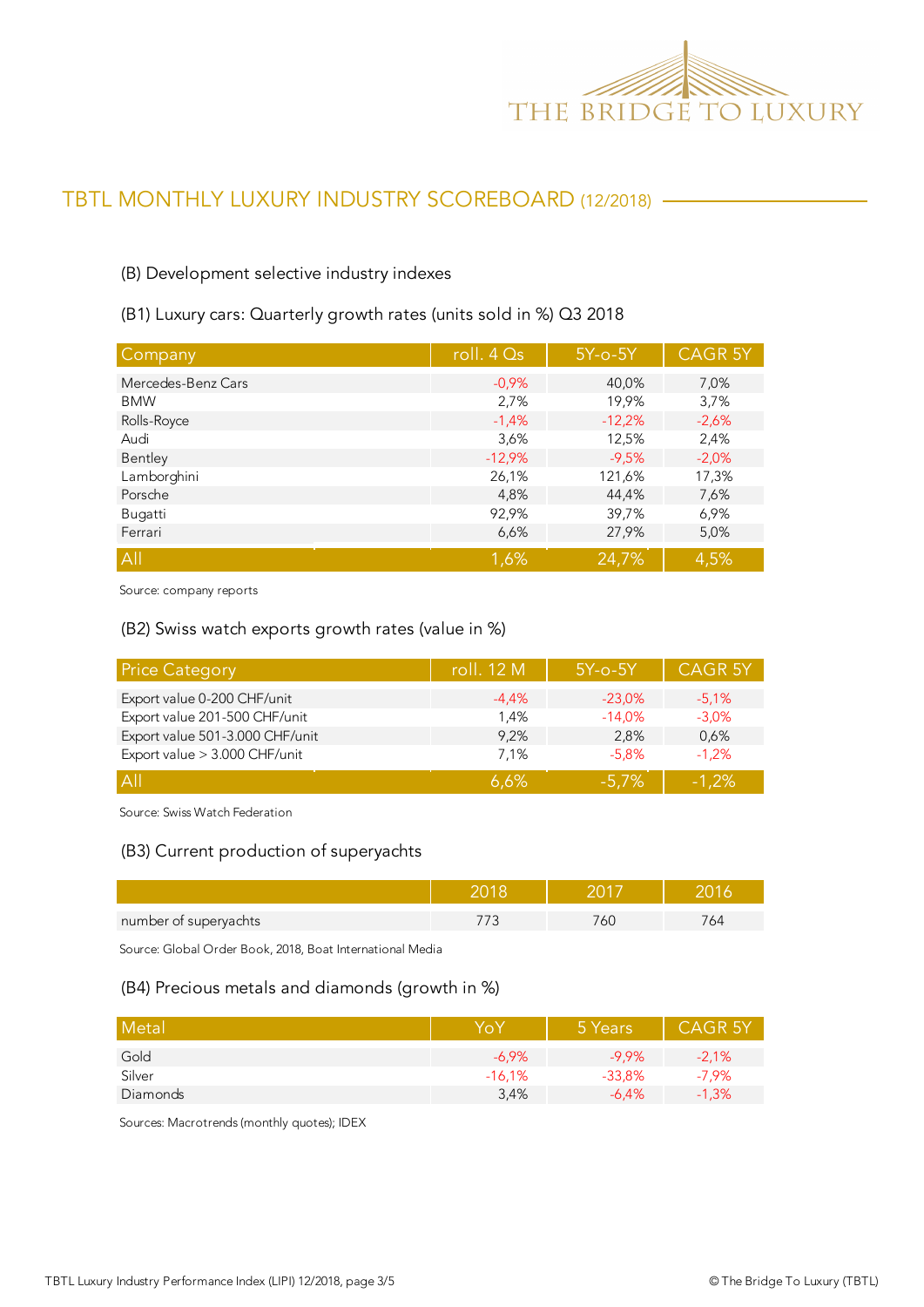

#### (B5) Fine wines

|            |     | 75Y-0-5Y |      |
|------------|-----|----------|------|
| Fine wines | ,3% | 26,6%    | 1,8% |
|            |     |          |      |

Source: Li-ex 500 wine index (per previous month)

## (C) GDP annual growth rate (in %)

| Country                                                               | 2016    | 2017 | 2018E | 2019E | 2023E |
|-----------------------------------------------------------------------|---------|------|-------|-------|-------|
| <b>USA</b>                                                            | 1,7%    | 2,2% | 2,4%  | 2,5%  | 1,5%  |
| $\bullet$<br>Brazil                                                   | $-3,5%$ | 1,0% | 1,4%  | 2,4%  | 2,2%  |
| Japan                                                                 | 1,0%    | 1,7% | 1,1%  | 0,9%  | 0,5%  |
| China                                                                 | 6,7%    | 6,9% | 6,6%  | 6,2%  | 5,6%  |
| Hong Kong<br>$\mathcal{L}_\mathcal{R}^\text{P}$                       | 2,2%    | 3,8% | 3,8%  | 2,9%  | 3,1%  |
| $\begin{array}{c} \bullet \\ \bullet \\ \bullet \end{array}$<br>India | 7,1%    | 6,7% | 7,3%  | 7,4%  | 7,7%  |
| <b>UAE</b>                                                            | 3,0%    | 0,8% | 2,9%  | 3,7%  | 2,9%  |
| Russia                                                                | $-0,2%$ | 1,5% | 1,7%  | 1,8%  | 1,2%  |
| France                                                                | 1,1%    | 2,3% | 1,6%  | 1,6%  | 1,6%  |
| Germany                                                               | 2,2%    | 2,5% | 1,9%  | 1,9%  | 1,2%  |
| Italy                                                                 | 0,9%    | 1,5% | 1,2%  | 1,0%  | 0,7%  |
| Spain<br>(数)                                                          | 3,2%    | 3,0% | 2,7%  | 2,2%  | 1,7%  |
| ٠<br>Switzerland                                                      | 1,6%    | 1,7% | 3,0%  | 1,8%  | 1,7%  |
| XK<br>Great Britain                                                   | 1,8%    | 1,7% | 1,4%  | 1,5%  | 1,6%  |
| World<br>₩                                                            | 3,3%    | 3,7% | 3,7%  | 3,7%  | 3,6%  |

Source: IMF, 07.2018

## (D) Currencies exchange rates: the Euro's performance (change in %)

| Currency   |                              | 1 Month | 6 Months | 12 Months |
|------------|------------------------------|---------|----------|-----------|
| US\$       |                              | $-0,6%$ | $-3,1%$  | $-4,9%$   |
| <b>BRL</b> | $\blacksquare$               | 1,5%    | $-1,9%$  | 10,2%     |
| <b>CNY</b> |                              | $-0,6%$ | 4,9%     | $-0,2%$   |
| HK\$       | $\frac{\sqrt{2}}{2\sqrt{3}}$ | $-0,6%$ | $-3,2%$  | $-4,6%$   |
| <b>JPY</b> |                              | 0,1%    | 0,7%     | $-3,9%$   |
| <b>INR</b> | $\bullet$                    | $-2,5%$ | 3,8%     | 5,9%      |
| <b>RUB</b> |                              | 0,9%    | 3,8%     | 8,0%      |
| <b>CHF</b> | Æ                            | $-0.3%$ | $-1,2%$  | $-2,5%$   |
| <b>GBP</b> | $\frac{N}{N}$                | $-0,7%$ | 0,4%     | $-0,1%$   |

Source: Oanda, per first of month